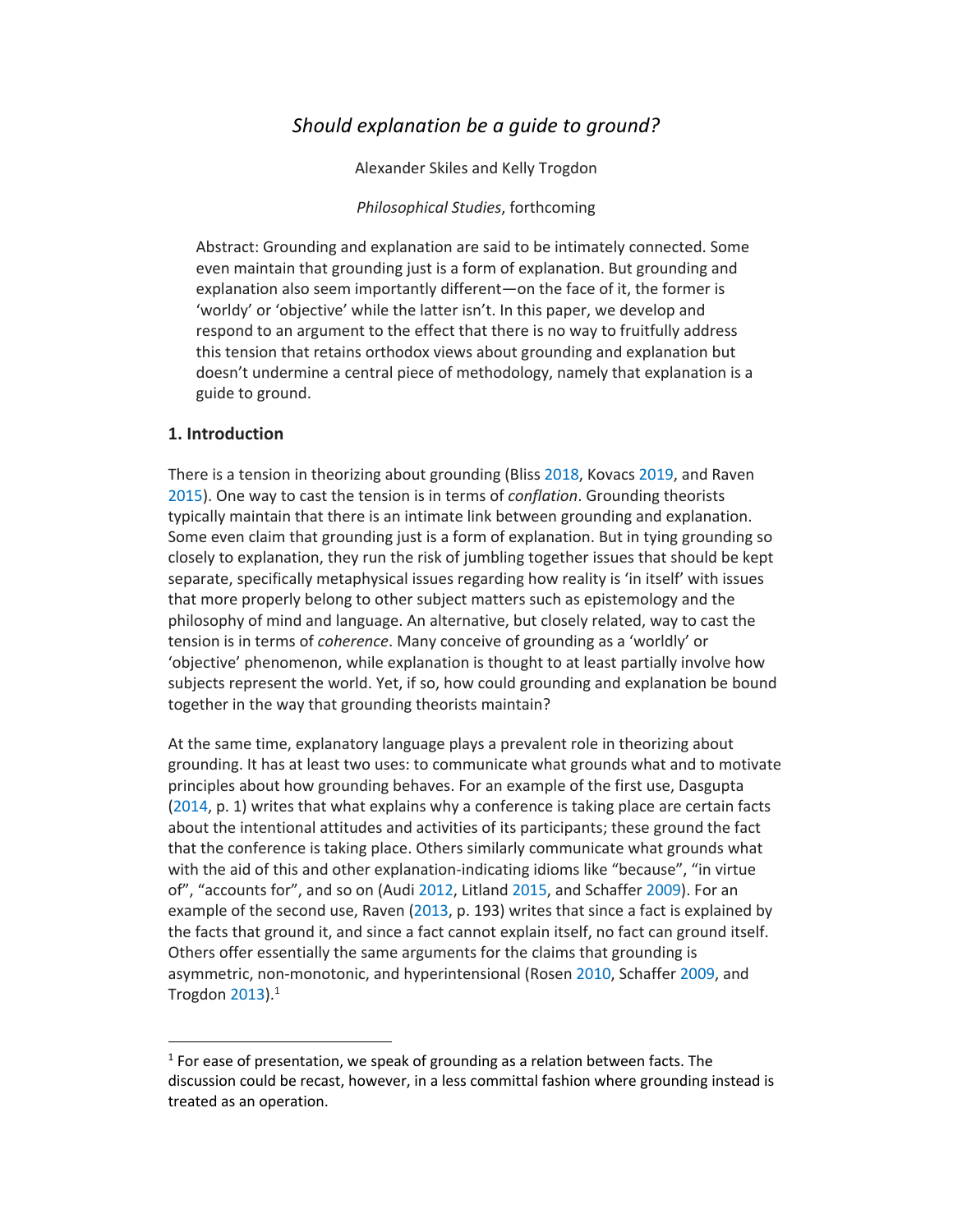Before proceeding, let's think a bit more carefully about the role that explanation is playing here. Consider the following schemas:

EXPLANATION: Explanation has such-and-such features.

INFERENCE: If explanation has such-and-such features, then we have on this basis (defeasible) reason to think that grounding has those features.

Let INHERITANCE be the conjunction of EXPLANATION and INFERENCE. It's clear that INHERITANCE or something like it underlies the second use that grounding theorists have put explanation to that we described above. We read Raven in particular as proposing instances of EXPLANATION and INFERENCE, specifically

Explanation is irreflexive.

If explanation is irreflexive, then we have on this basis reason to think that grounding is irreflexive.

and concludes on this basis that grounding is irreflexive. What is perhaps less obvious is that INHERITANCE underlies the first use as well. We read Dasgupta in particular as proposing instances of special cases of EXPLANATION and INFERENCE, roughly

The link between thus-and-so facts about the participants and the conference taking place is an instance of constitutive explanation.

If this link is an instance of constitutive explanation, then we have on this basis reason to think that it's an instance of grounding.

and concludes on this basis that thus-and-so facts about the participants ground the fact there is a conference taking place. $2$ 

Let's understand the claim that explanation is a guide to ground as the claim that there are instances of INHERITANCE that are both substantive (like the two proposed above) and true. We inherit the inheritance terminology from Maurin (2019) who offers a similar take on the role that explanation plays in cases like those described above. What Maurin calls "Inheritance" is the principle that "…explanation [having] whatever properties it does gives us reason—it justifies—our thinking that grounding does too" (p. 1577). So talk of inheritance in this context targets in the first instance epistemic considerations rather than, say, something like a metaphysical relation of property inheritance.<sup>3</sup>

 $<sup>2</sup>$  An auxiliary assumption in these arguments as we reconstructed them is that there are no</sup> strong countervailing considerations suggesting that grounding doesn't have the feature in question (e.g., being irreflexive).

<sup>&</sup>lt;sup>3</sup> While we focus on INHERITANCE, there are further ways in which reflection on explanation might usefully guide theorizing about grounding. Some claim, for example, that it's necessary that if some facts ground another fact, then the former explain the latter. If this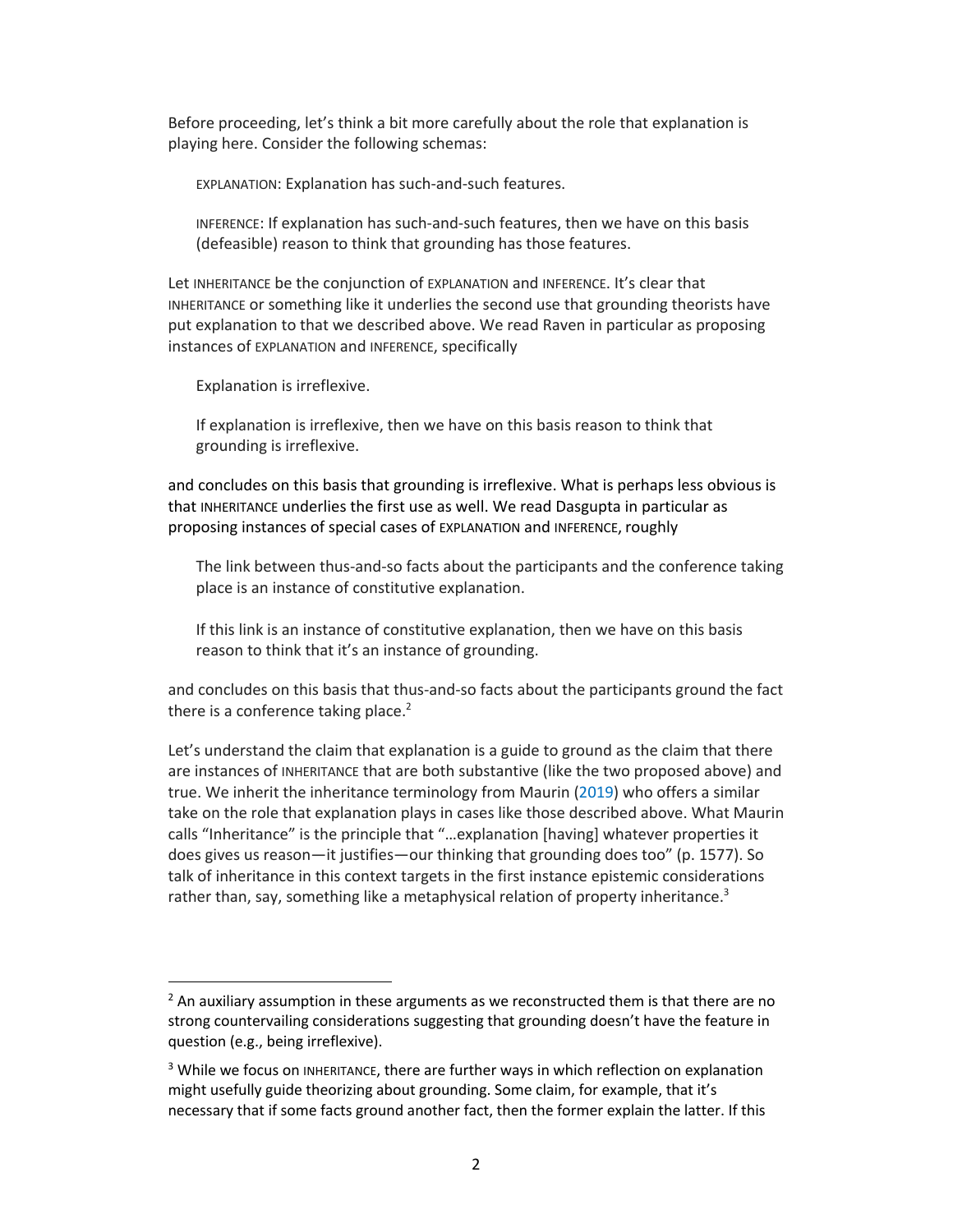# **2. A challenge**

These two threads can be drawn together, the tension described above and the thought that explanation is a guide to ground. There is an interesting argument that can be fashioned out of aspects of recent discussions of grounding to the effect that there is no way to address this tension that retains orthodox views about grounding and explanation but doesn't undermine the idea that INHERITANCE has substantive and true instances. Two competing frameworks about how to understand the interface between grounding and explanation, what Raven (2015, p. 326) dubs "unionism" and "separatism", provide scaffolding for the argument.

As we understand unionism, proponents of this view stipulate that grounding, rather than being a form of determination, is a form of non-causal or constitutive explanation, what we will call *explanation<sub>G</sub>* (Dasgupta 2017, Litland 2015, and Rosen 2010). For them, to say that the bowl's brittleness is grounded in the ionic bonds of its constituent atoms is in the first instance to say that the bowl is brittle 'because' these bonds are ionic, that it's brittle 'in virtue of' the ionic bonding, or that the brittleness is 'accounted for' by the bonding.

As we understand separatism, proponents of this view stipulate that grounding, rather than being a form of explanation, is a form of determination, which we will call *determinationG*, that backs explanation (Audi 2012, Schaffer, 2016a, Trogdon 2013). For them, to say that the bowl's brittleness is grounded in the ionic bonds of its constituent atoms is in the first instance to say that these bonds non-causally 'generate', 'produce', or 'bring about' the bowl's brittleness. 4

It would seem that the choice between unionism and separatism so characterized isn't a merely terminological decision, *pace* Dasgupta 2017, fn. 8 and Kovacs 2020 (cf. Maurin 2019, fn. 9). Unionists are committed to there being instances of a distinctive form of explanation and providing an account of what it's like. They don't have a corresponding commitment regarding any form of determination. For separatists, things go in the reverse.

Note that merely adopting unionism or separatism doesn't on its own resolve the tension described above. As for unionism, adopting this thesis (and leaving it at that) has the effect of *deepening* the tension. If the intimate connection between grounding and (the relevant form of) explanation is one of *identity*, then the tension apparently involves an outright contradiction, as in this case we seem to be ascribing incompatible features to grounding. We don't encounter the same problem with separatism. But if the relevant notion of backing is left uncharacterized (as it in fact normally is), we're left with a proposal about the interface between grounding and explanation that lacks any real content. While in this case we might not be attributing incompatible properties to

principle is correct, then from what doesn't explain what we can infer what doesn't ground what.

<sup>&</sup>lt;sup>4</sup> The 'determination<sub>G</sub>' and 'explanation<sub>G</sub>' terminology is due to Skiles and Trogdon (2019).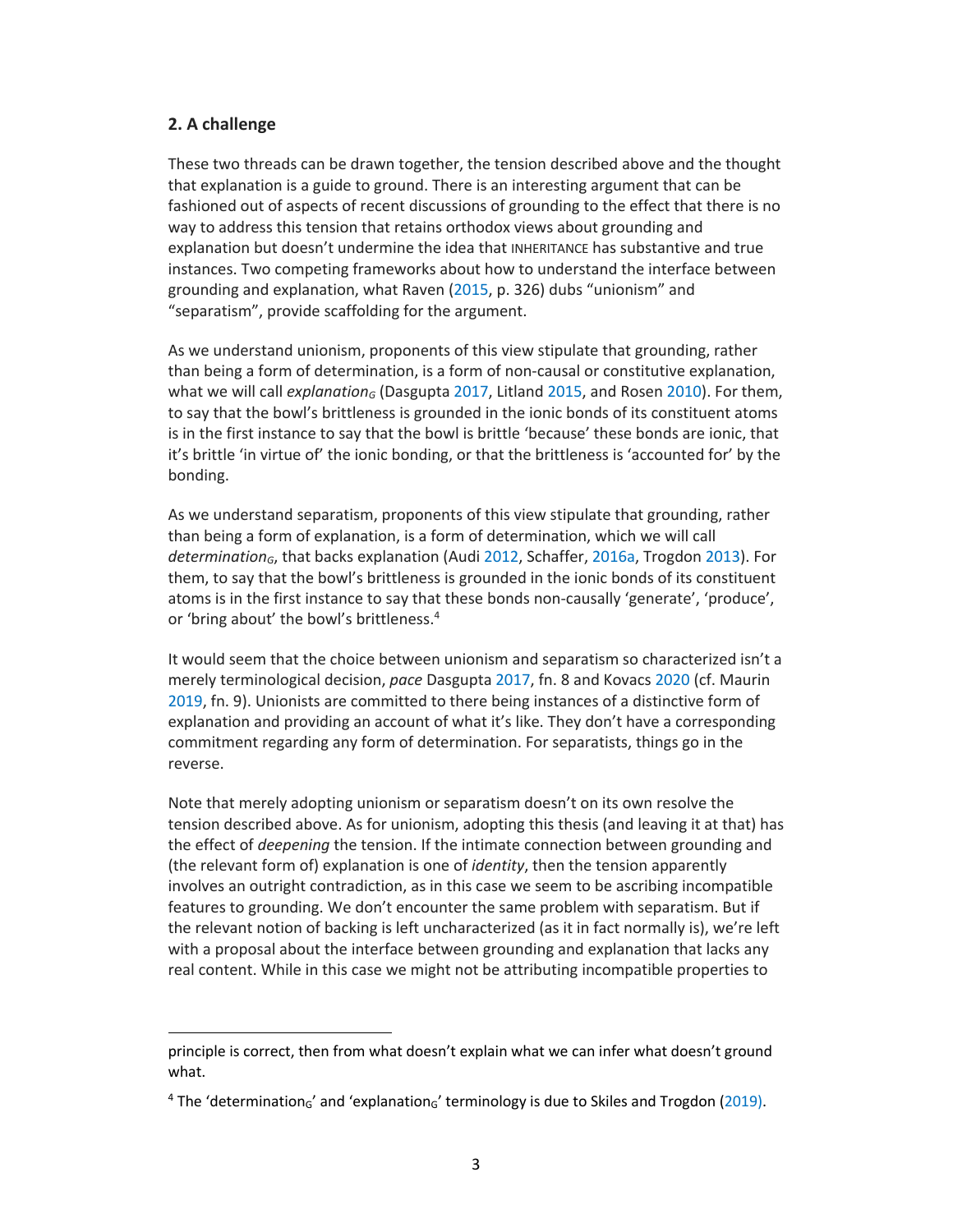grounding, we've nevertheless failed to grapple with the nature (specifically, the *intimate* nature) of the connection between grounding and explanation.

What is most important for our purposes is that, not only does adopting either unionism or separatism on its own fail to resolve the tension described above, but apparently doing so has the effect of *undermining rather than undergirding* appeals to INHERITANCE, given orthodox views about grounding and explanation. It's this idea that is the main focus of the paper. It will be helpful to settle on some further terminology before proceeding.

The term "fully objective" and related terms are used in a variety of ways in philosophy. And their usage is largely stipulative, as it is here. For our purposes, to say that something is *fully objective* means that it isn't by its nature subject involving. We will have more to say about the "by its nature" part of this conception of objectivity later; for now, let's focus on the "subject involving" part.

While we don't have a definition of subject involvement to offer, the notion is fairly intuitive and we can identify various sufficient conditions. For example, grounding is by its nature subject involving if it's essential to grounding that some facts  $\Delta$  ground some fact A only if certain *epistemic* conditions (e.g., subject x is in a position to understand certain propositions concerning  $\Delta$  and A) obtain. The same goes for *psychological* conditions (e.g., x possesses concepts that express properties constitutive of A and facts among  $\Delta$ ), *pragmatic* conditions (e.g., x is interested in the subject matter of thus-andso propositions in thus-and-so context), and *linguistic* conditions (e.g., thus-and-so is the circumstance of evaluation for " $\Delta$  grounds A"). Plausibly, electrons aren't by their nature subject involving in the relevant sense-it's not part of what it is to be an electron that if x is an electron, then x satisfies such a condition. Knowledge, by contrast, isn't fully objective—clearly part of what it is for x to know <p> is that certain epistemic conditions are satisfied.<sup>5</sup>

Stronger and weaker varieties of subject involvement emerge depending on what type of subject the variable x is supposed to range over. For example, a relatively strong type of subject involvement would take x to range over every actual, presently existing person (of some specified type), while a relatively weak type of subject involvement would take x to range over merely possible idealized agents (of some specified type). Since nothing will turn on what strength of subject involvement one attributes to grounding, we will continue to speak loosely.

Let *minimal grounding realism* be the thesis that some facts ground other facts. According to *strong grounding realism*, some facts ground other facts (minimal grounding realism) and grounding is fully objective. According to weak grounding realism, some facts ground other facts, yet grounding isn't fully objective. There are corresponding theses about explanation as well. Let *minimal explanatory realism* be the thesis that facts to the effect that this explains that obtain. According to *strong explanatory realism*, minimal explanatory realism is true and explanation is fully

 $5$  For a contrasting take on objectivity, one according to which knowledge may count as being fully objective, see Rosen 1994.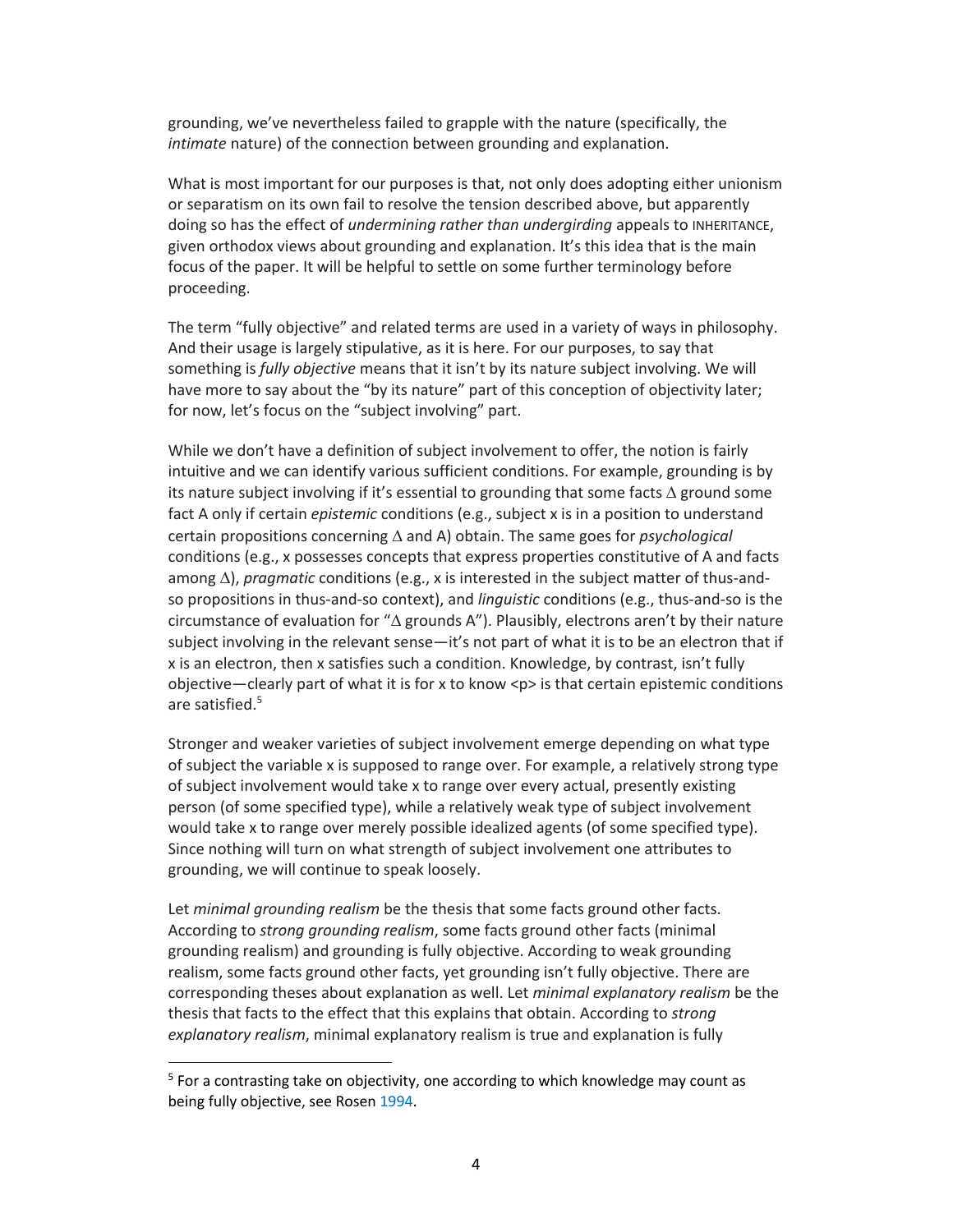objective. According to *weak explanatory realism*, minimal explanatory realism is true yet explanation isn't fully objective. 6

For various putative conditions on grounding or explanation, whether they should count as epistemic, psychological, pragmatic, or linguistic conditions in the relevant sense (i.e., whether their figuring into the nature of grounding or explanation would render them subject involving) depends in part on one's views about the features the conditions concern. Consider, for example, the following two familiar claims: for any explanation, its explanans *logically entails* its explanandum; and, for any explanation, its explanans *raises the probability* of its explanandum. The idea that these conditions should count as, say, epistemic conditions in the relevant sense is perhaps most plausible on certain intuitionist accounts of logical consequence and subjective interpretations of probability. For our purposes, we can remain neutral on these substantive issues.

Strong grounding realism is a standard assumption among grounding theorists, as is minimal explanatory realism. These are the orthodox assumptions about grounding and explanation alluded to above, the ones at issue in the argument we wish to consider. The argument takes the form of a dilemma: either unionism or separatism is true; unionism undermines appeals to INHERITANCE given strong grounding realism and minimal explanatory realism; separatism undermines appeals to INHERITANCE given the same assumptions; hence, either explanation isn't a guide to ground or strong grounding realism or minimal explanatory realism is false.

Let's begin with the third premise, the separatism premise. Why think that it's true? The argument for the separatism premise also proceeds by a dilemma. Given minimal explanatory realism, either strong or weak explanatory realism is true. Suppose that strong explanatory realism is true. Given separatism and strong grounding realism, in this case grounding and explanation are different but similar in a key respect—each is fully objective. But strong explanatory realism vitiates EXPLANATION—if explanation is fully objective, then any (non-trivial) instance of EXPLANATION is unmotivated. According to Thompson, on fully objective conceptions of explanation, "…we lose our grasp on what metaphysical explanation actually is" (2016, p. 397). Maurin agrees, claiming that in this case, "what properties [explanation] has becomes somewhat of a mystery" (2019, p. 1579). Explanations so conceived are "radically different" from explanations as we normally conceive of them, and "ideas we have about the nature of explanation are based on experiences we have with 'normal' explanation" (p. 1581). Returning to the instances of EXPLANATION that Raven and Dasgupta propose, in this case we lack reason

 $6$  Dasgupta (2017, p. 89), Thompson (2018, p. 25), and others use "realism" about grounding and explanation for views similar to what we call "strong realism". And note that, while we're assuming that grounding is a relation between facts (see note 1), the theses above can be recast so that they don't directly appeal to facts. Focusing on nominal quantification, we can understand minimal grounding and explanatory realism as (roughly) the views that there are true grounding and explanation claims, respectively. As for objectivity, we can say, for example, that grounding is subject involving if it's necessary that a grounding claiming is true only if subjects are in a position to understand the content of that claim.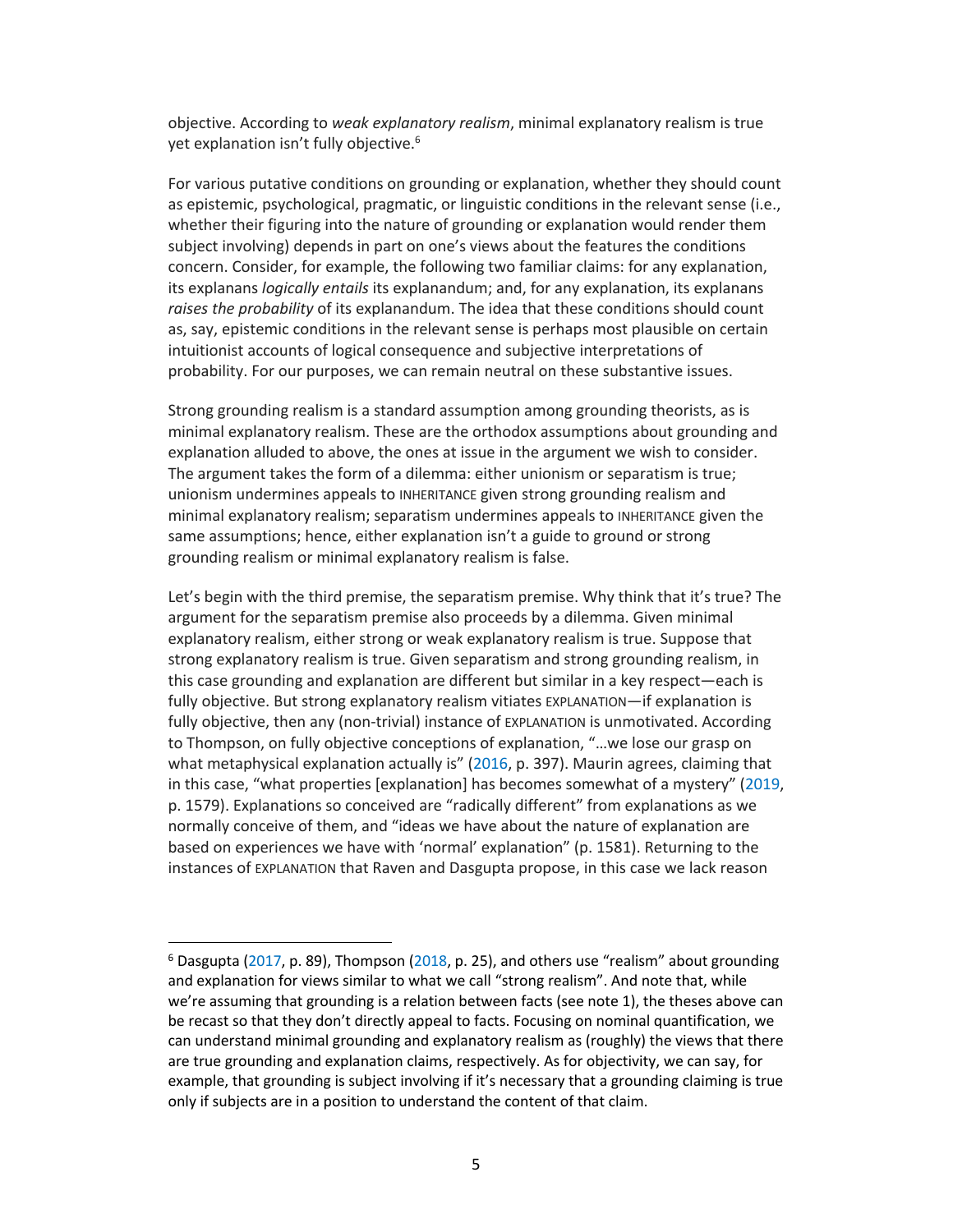to believe that explanation is irreflexive and that thus-and-so facts concerning the participants constitutively explain the occurrence of the conference.

Turning to the second horn, suppose instead that weak explanatory realism is true. Given separatism and strong grounding realism, in this case grounding and explanation are importantly different—the former is fully objective, while the latter isn't. And this vitiates INFERENCE. As grounding and explanation aren't analogous in this case, any (nontrivial) inference conforming to INFERENCE is unlicensed. According to Maurin if explanation is "mind-involving", "pragmatic", or "epistemic" while grounding instead is a "mind independently obtaining worldly relation", then it's not the case that "explanation having the properties it does… justifies our thinking that those are properties had by… grounding" (2019, pp. 1578–9). Returning to the instances of INFERENCE that Raven and Dasgupta propose, in this case explanation being irreflexive doesn't give us reason to believe that grounding is irreflexive, and thus-and-so facts about the participants constitutively explaining the occurrence of the conference doesn't give us reason to think that this is an instance of grounding.

So much for the rationale for the separatism premise. What is the rationale for the unionism premise? Grounding is fully objective (strong grounding realism). And, since grounding is explanation<sub>G</sub> (unionism), it follows that explanation<sub>G</sub> (the sense of explanation relevant to EXPLANATION) is fully objective as well: "…if grounding is a worldly relation which obtaining or not is an entirely mind-independent affair, and if grounding *is* (metaphysical) explanation, metaphysical explanation is a worldly and mindindependently obtaining relation as well (Maurin 2019, 1579). But fully objective conceptions of explanation render explanation obscure to the point that (non-trivial) instances of EXPLANATION are unmotivated, as noted above. 7

# **3. A response to the challenge**

How should we respond to the overall argument? If the unionism and separatism premises are true, then there are various combinations of views you might hold. One is to reject INHERITANCE and endorse strong grounding realism, weak explanatory realism, and either unionism or separatism (Maurin 2019). Another is to reject strong grounding realism and endorse weak grounding and explanatory realism, INHERITANCE, and separatism or unionism (Dasgupta 2017, Thompson 2018). Still another is to reject minimal grounding realism and endorse minimal explanatory realism (Wilson 2018). $8$ We, however, are going to pursue a different response.

<sup>&</sup>lt;sup>7</sup> Provided that explanation in general is fully objective if explanation<sub>G</sub> is fully objective, strong explanatory realism follows from explanation $<sub>6</sub>$  being fully objective. And if strong</sub> explanatory realism is true, then so too is minimal explanatory realism. In this case one of the starting assumptions (minimal explanatory realism) is entailed by the other (strong grounding realism) together with unionism.

<sup>&</sup>lt;sup>8</sup> If INHERITANCE is out, then an important question concerns what other general principles might guide our theorizing about grounding. Given separatism, one possibility is to appeal to principles corresponding to EXPLANATION and INFERENCE formulated in terms of determination rather than explanation. Audi (2012), for example, claims that, since determination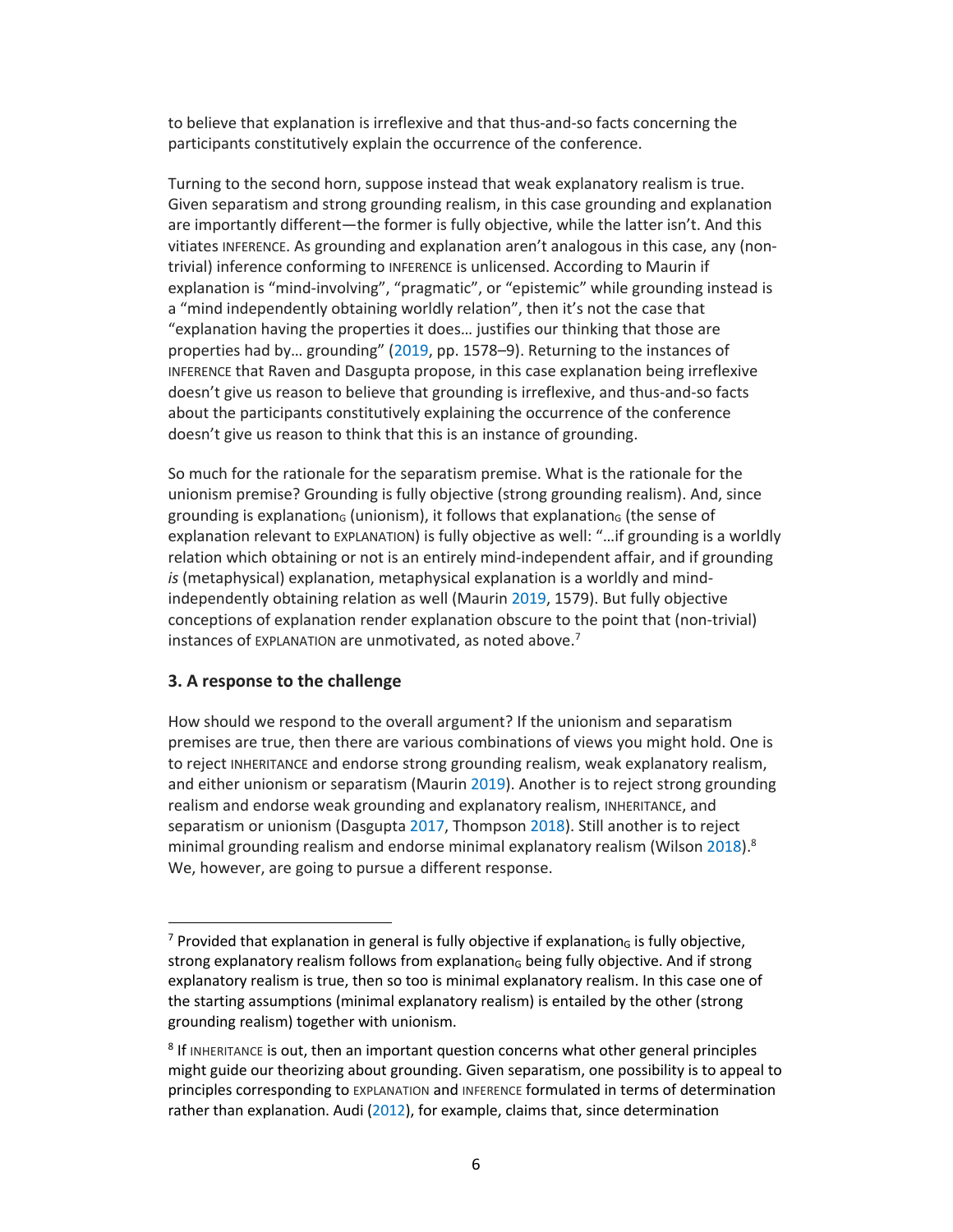#### *3.1. Separatism and strong explanatory realism*

Our focus is the separatism premise, and our view is that the first horn in the argument for this premise (strong explanatory realism is true) can be safely embraced. Here's our strategy: we first outline a version of weak explanatory realism that doesn't render instances of EXPLANATION unmotivated; then we outline a very similar approach to explanation that conforms to strong explanatory realism. The thought is that, if the former doesn't vitiate EXPLANATION, neither does the latter.

As will become clear below, our proposal appeals to the distinction between explanation *per se* and *good* or *successful* explanation.9 The version of strong explanatory realism we consider targets the former, and the overall idea is that the latter rather than the former is essentially subject involving. We should note that Thompson anticipates a response along these lines, claiming that good or successful explanation, but not explanation per se, is "apparent to us"—it's features of good or successful explanations, rather than features of explanations per se, that we're "aware of", so "…any useful connection between grounding and metaphysical explanation is a connection between grounding and an agent-relative notion of explanation" (2016, p. 398). The discussion below can be viewed as an attempt to show that Thompson is wrong on this score.

It will be helpful to begin with some general comments about how separatists might conceive of explanation. As we noted above, separatists claim that determination $<sub>G</sub>$ </sub> backs explanation. We also noted that it's desirable in this context to have a substantive characterization of the relevant notion of backing. A sensible way of understanding backing is in terms of *representation*—to back involves being represented.

While there are perhaps different ways of proceeding here, we focus on a proposal according to which explanation is *doubly* representational. First, explanation is representational in the sense that the relata of explanation are propositions, where propositions themselves are understood to be representations. Second, explanation is representational in that at least part of what it is for  $<$ p> to explain  $<$ q> is for there to be an *explanatory model* whose representational content can be characterized in terms of set of propositions with <p> and <q> as elements that satisfies various conditions. These include conditions on what the content of the model might be (more on this below).<sup>10</sup> Suppose that there is an explanatory model relative to which  $\langle p \rangle$  explains  $\langle q \rangle$ , where each of these propositions represent facts. One way for this model (i.e., the explanation

<sup>(</sup>considered as a genus with determination $<sub>G</sub>$  as a species) is non-monotonic, so too is</sub> grounding. Relatedly, Audi appeals to something like the converse of INFERENCE: "Given that determination is… irreflexive and asymmetrical, it will be no surprise that explanation has these features if one job of explanations is to report underlying relations of determination" (2015, p. 211).

 $9$  Skiles and Trogdon (2019) float a similar proposal but don't develop it in any detail.

 $10$  For discussions of models in the context of mechanistic explanation in the sciences, see Bechtel and Abrahamsen (2005) and Kaplan and Bechtel (2011).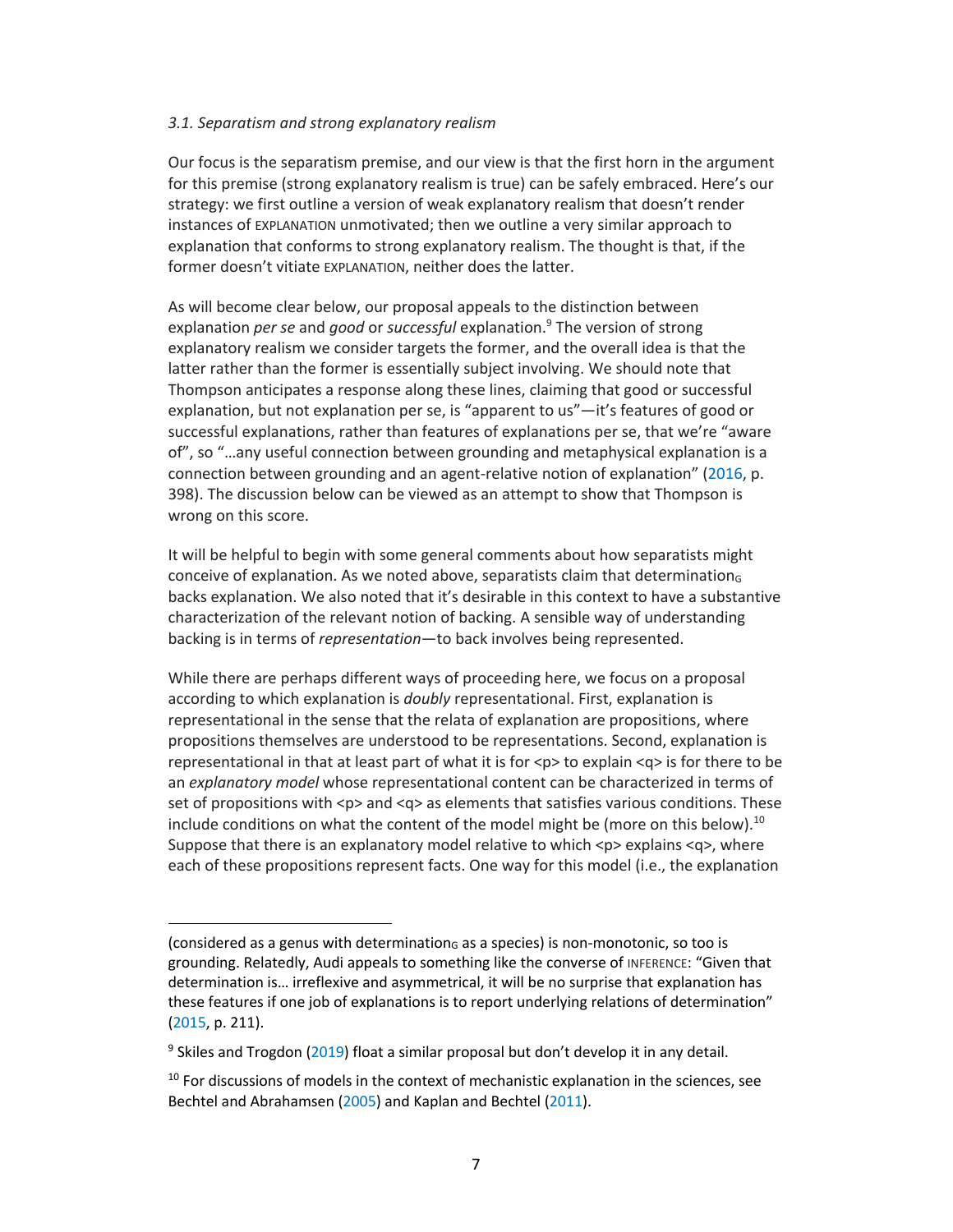of  $\langle q \rangle$  in terms of  $\langle p \rangle$  to be backed by determination<sub>G</sub> is for part of the model's content to be that one of these facts determines<sub>6</sub> the other.<sup>11</sup>

The version of weak explanatory realism that we will frame our discussion in terms of is what Kim (2010, p. 149) calls "explanatory realism". While Kim doesn't explicitly talk about models, it's sensible to understand his proposal as saying that part of what it is to be an explanation is to be a model that meets at least two conditions. First, part of the content of the model is that particular *ontic relations* are instantiated. On one proposal, these relations include causal, nomic, and statistical relevance relations (Craver 2019). Provided that determinationG is an ontic relation, this condition in effect bakes the tracking of grounding into the nature of explanation, given separatism. Second, when <p> explains <q> relative to a model, we (or perhaps idealized versions of ourselves) must stand in certain relations to the content of the model. One proposal is that the model's content must be *epistemically available* in that it can be "recognized, surveyed, or appreciated" (Woodward 2003, p. 23). Call these the *ontic condition* and *subject condition*, respectively.

It's the subject condition that makes explanation so conceived not fully objective in the relevant sense of 'fully objective'. Importantly, representations figuring into the nature of explanation is compatible with explanation being fully objective. To see why, note that representation plausibly figures into the nature of alethic properties like *being true*. Part of what it is to be this property is that such-and-such way of representing the world is true just in case the world is in fact how that representation depicts it. Alethic properties, however, are paradigmatic examples of fully objective phenomena in the relevant sense. The moral is that, while explanation essentially involving representation doesn't make it not fully objective, it being such that it essentially involves representations *that satisfy epistemic, psychological, pragmatic, or linguistic conditions*  $does.<sup>12</sup>$ 

Maurin points to Kim's version of weak explanatory realism as an approach that doesn't vitiate EXPLANATION—it's clear in this case "what saying of something that it is 'an explanation' is supposed to signal" (2019, p. 580). The thought is that separatists who endorse something like Kim's approach to explanation (e.g., Audi 2012, Schaffer 2016a, Trogdon 2018) are in a position to make substantive and well-motivated claims about what explanation is like. $13$ 

 $11$  A proposition being part of the content of an explanatory model doesn't automatically require that the proposition itself be an element of that model. Hence, it may be that a model represents an instance of determination $<sub>G</sub>$  yet no proposition to the effect that this</sub> determines $<sub>6</sub>$  that is an element of the model.</sub>

 $12$  This isn't to say, however, that truth isn't importantly related to phenomena that aren't fully objective in our sense. As we noted earlier, knowledge is by its nature subject involving, as clearly part of what it is for someone to know <p> is that certain epistemic conditions are satisfied. Truth, itself something fully objective, is a necessary condition for knowledge, something which itself isn't fully objective.

 $13$  Trogdon's (2018) discussion is framed explicitly in terms of models. Trogdon proposes that the models relevant to this form of explanation represent not only grounding relations but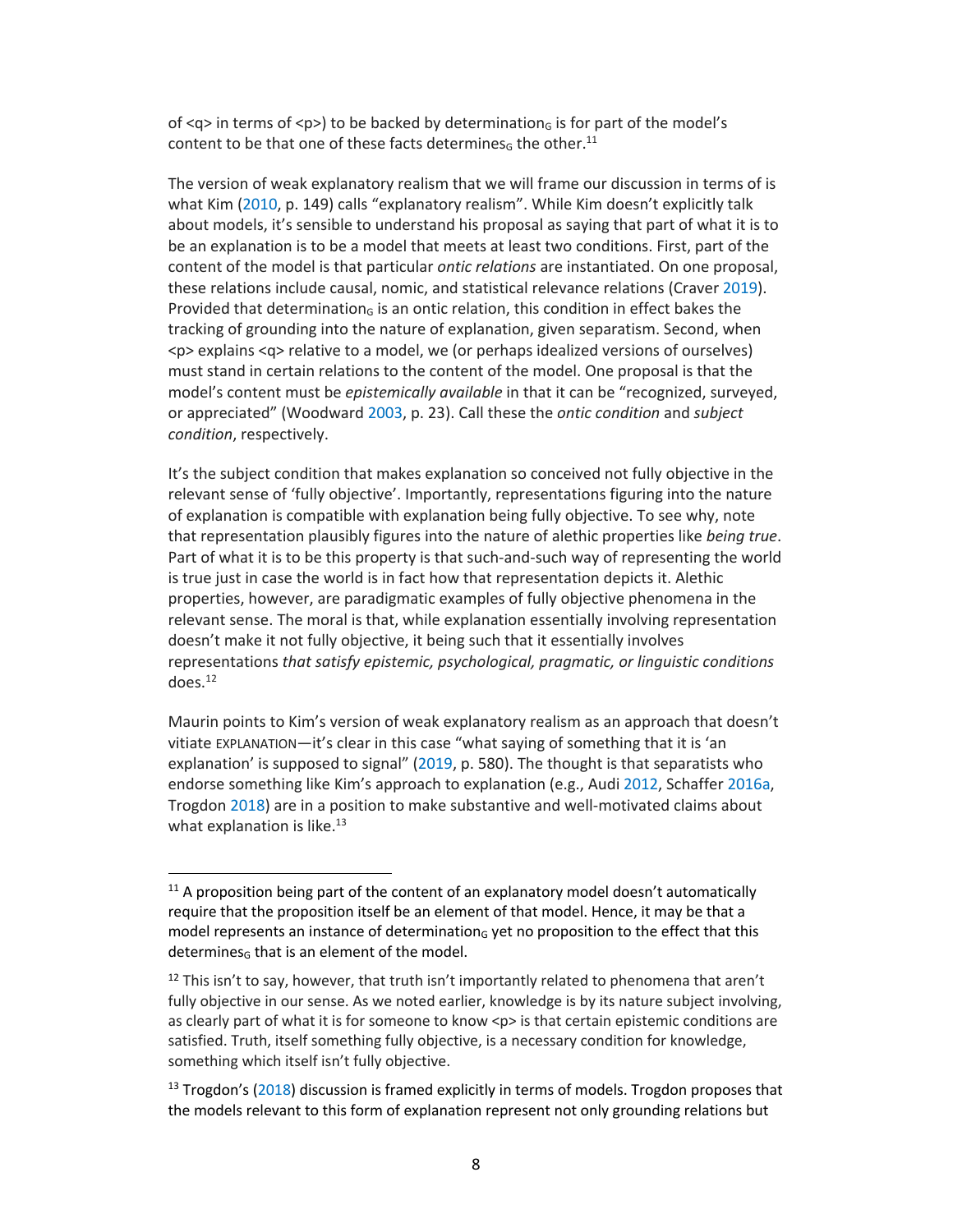Now we turn to the similar approach to explanation that instead is a version of strong explanatory realism. Our point of departure is the thought that we ought to distinguish between giving a theory of the *epistemology* of explanation and an *epistemic theory* of explanation, and that we might embrace the former project while rejecting the latter (Kitcher and Salmon 1987). The following proposal conforms to this idea: while the ontic condition figures into the nature of *explanation*, the subject condition (which covers epistemic factors) doesn't; instead, this condition, along with the ontic condition, figures into the nature of *good* or *successful* explanation. While Kim's view is just about the nature of explanation, this view is about the nature of explanation *and* the nature of good or successful explanation. And it counts as a version of strong explanatory realism, for in this case explanation itself is thought to be fully objective.<sup>14</sup>

Illari (2013, p. 241) is particularly clear in distinguishing the project of providing a theory of explanation from that of providing a theory of good or successful explanation. Regarding explanation in the sciences, the later project concerns "the standards that we hold scientific explanations to, to make them good explanations", and the former the "norms or any other criteria [that] make something an explanation at all." While silent on the issue of what it is to be a scientific explanation, Illari does develop an account of what it is to be a good or successful scientific explanation. And the proposal has the same structure as the proposal we just set out: with respect to mechanistic explanation in the sciences in particular, to be a good or successful explanation is to be a model whose content is that particular causal mechanisms behave in certain ways (the ontic condition), where this model puts us in a position to understand, manipulate, and communicate how certain entities, activities, and their organization produce phenomena (the subject condition).

This is why these considerations are important: when we shift from Kim's take on explanation to the corresponding version of strong explanatory realism, we don't suddenly loose our footing in making judgments about the nature of explanation. It's simply not credible to maintain that this version of strong explanatory realism renders explanation obscure—it doesn't turn explanation into some we-know-not-what. The claim that, say, explanation is irreflexive is apparently just as secure on this version of strong explanatory realism as it is on Kim's view. Hence, the first horn of the argument for the separatism premise seems to fail.

The strategy here is to start with Kim's approach to explanation, revise it so that the subject condition doesn't figure into the nature of explanation but rather something else near at hand, and then point out that the resulting conception of explanation doesn't render explanation obscure. It's worth noting that there are other ways of implementing this strategy as well. Following Skiles and Trogdon (2019), one appeals to

the more specific metaphysical relations (e.g., the determinate-determinable relation) holding between constituents of the grounded and what grounds them.

<sup>&</sup>lt;sup>14</sup> We assume that explanation is factive in the sense that any explanation is such that it's explanans and explananda are true. Hence, good/successful explanations aren't merely true explanations, as all explanations are true. It's instead facts concerning subject involvement that determine whether an explanation is a good/successful explanation.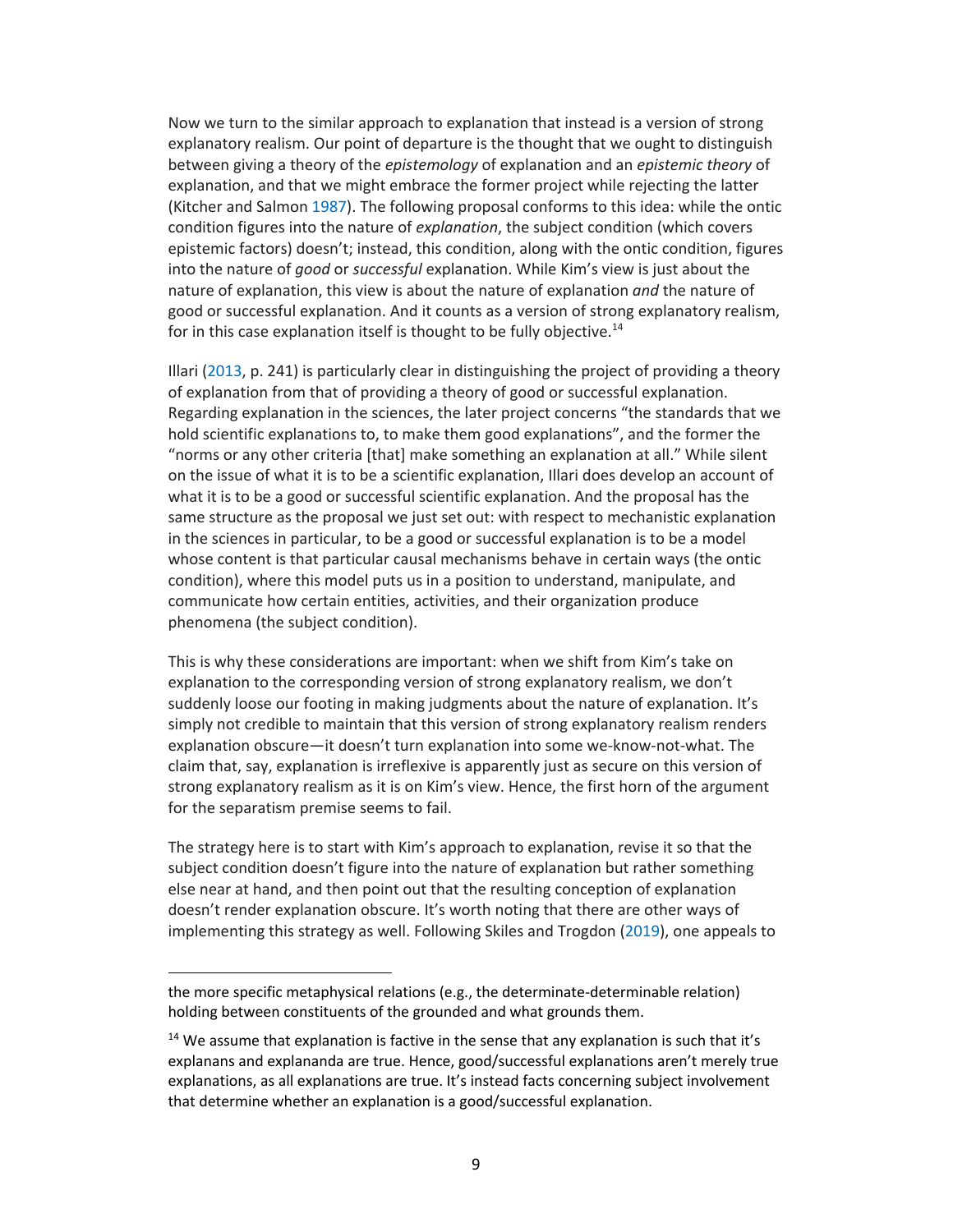the distinction between what is part of the nature of a *plurality* of things vs. what is part of the nature of any *individual* amongst this plurality.

Here is the idea. Although it's plausible to think that it's essential to Socrates and Plato *taken together* that they be distinct, it's implausible to think that it's essential to either Socrates or Plato *alone* that they be distinct, given that it's implausible to think that there are any essential truths about the one that concern the other (Fine 1994, p. 54). Consider again the subject condition in Kim's approach to explanation. To fix ideas, let's understand the subject condition as follows: a model is an explanation only if its content potentially increases our understanding (Maurin 2019, p. 1580). Call this version of the subject condition the *understanding condition*. Now compare the following claims: (i) the understanding condition is an essential truth about (it specifies part of the nature of) explanation; and (ii) this condition is an essential truth about explanation and understanding *taken together*. If the second claim is true while the first is false, explanation (for all we have said, anyway) is fully objective. After all, it's also an essential truth about understanding taken together with whatever fully objective phenomenon you choose—say, photosynthesis—that they are distinct. But the fact that understanding figures into an essential truth about understanding and photosynthesis taken together is obviously no reason for believing that photosynthesis isn't fully objective. Similarly, we say, in the case at hand. And the resulting conception of explanation, like last time, doesn't render explanation obscure, at least in the absence of further argument.

### *3.2. Separatism and weak explanatory realism*

Given what we've said above, it's not necessary to show that we can also safely embrace the second horn of the argument (weak explanatory realism is true) for the separatism premise. But there are at least two reasons to question the idea that grounding (determination $_G$ ) being fully objective and explanation not being fully objective renders inferences conforming to INFERENCE unlicensed.

First, it's unclear why this difference with respect to objectivity should spoil the analogy between them. The thought, of course, can't be that *any* difference between grounding and explanation would do so, as the whole point of an argument from analogy is to provide support for the idea that qualitatively distinct phenomena are similar in some key respect.

Second, it may be that a general principle underlies the reasoning at issue with the second horn of the argument, one that would be clearly inappropriate to appeal to in this context. The principle we have in mind is a general prohibition against inferences moving from the not fully objective to the fully objective. This is clearly too blunt of an instrument, as it apparently rules out inferences from appearance to reality. Something has clearly gone wrong if our objection to the role that INHERITANCE plays in theorizing about grounding implicitly involves denying the possibility of perceptual knowledge!

We imagine that Maurin or Thompson might respond that, given weak explanatory realism and strong grounding realism, the real issue is why we should think that explanation and grounding are analogous in the first place. But if there is a demand here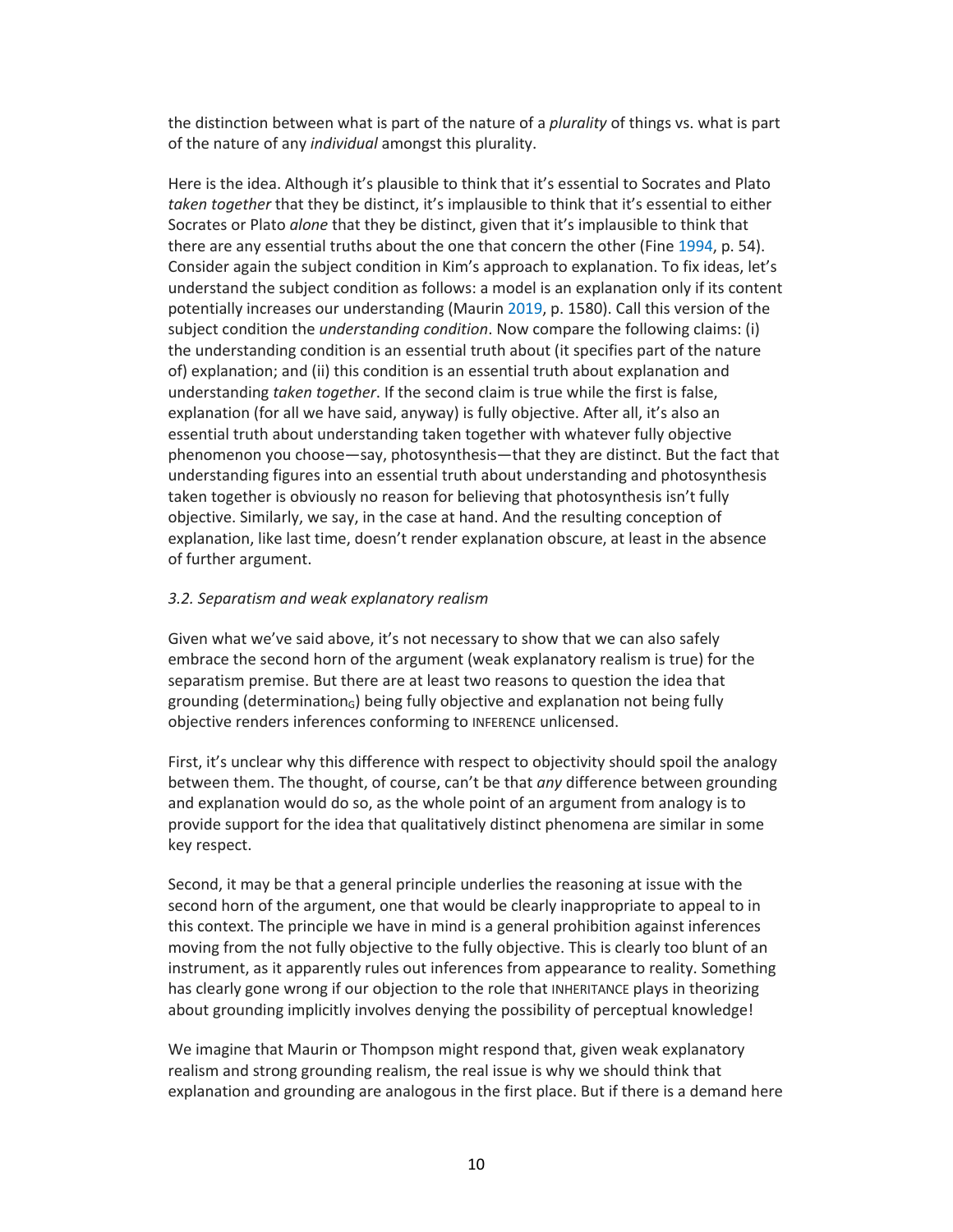for a demonstrative argument, one whose premises have better epistemic credentials that its conclusion, it may be that the concern is misguided. As Cameron (2008) observes, if we're going to do metaphysics at all, we seem to have no choice but to begin with some principles for which no demonstrative arguments can be supplied. Perhaps we should treat the claim that explanation and grounding are analogous simply as a reasonable starting point for our theorizing about grounding.

Are there considerations, however, that support the claim that grounding and explanation *are* analogous, assuming that grounding is fully objective (strong grounding realism), while explanation isn't (weak explanatory realism)? We can think of two potential reasons. The first concerns the role that regimentation plays in theorizing about grounding.

It seems that the choice between regimentations of grounding discourse is in part a pragmatic affair—we should, all other things being equal, adopt whatever regimentation that is most useful to our theorizing. Grounding theorists initially conceive of grounding as being closely connected to explanation. It's therefore natural for them to develop regimentations of grounding discourse that codify and elucidate this connection—doing so clearly serves their theoretical interests given their starting point. So what? Well, provided that you think that F is an important feature of explanation (e.g., irreflexivity), it's therefore no surprise that grounding by your lights has F as well, as it's precisely this view about explanation that led you to work with a regimentation according to which grounding is F in the first place. So, guided by the idea that explanation is, say, asymmetric, we can imagine adopting a linguistic policy according to which a necessary condition for using the term 'grounding' correctly is that that symmetric inferences (e.g., if A grounds B, then B grounds A) are never licensed. In this case, wondering whether grounding is closely tied to explanation is like wondering whether 'Proto-Indo-European' refers to a language from which the Indo-European languages split off, where the term was explicitly introduced to refer to such a hypostasized language.<sup>15</sup>

In this case, appeals to INHERITANCE aren't so much knowledge extending as they are indirect expressions of the choices we've made or are inclined to make concerning regimentation. This proposal, if true, would explain why Raven and others baldly assert claims of the form "Grounding is F because explanation is F" rather than provide arguments for such claims. They don't offer arguments in this case because they're merely describing grounding in a way that signals the structuring role that explanation plays in the regimentation of grounding discourse. In this case we can still think of INHERITANCE as a guide to ground—it's just that the principle connects with the project of regimentation in way that it isn't obvious on first inspection.

As the choice between regimentations of grounding discourse is in part pragmatic in nature, does the proposal above not vitiate the full objectivity of grounding? This depends on your general picture of the role that regimentation plays in the enterprise of metaphysics. One view is that there are many fully objective relations "out there" and our choices concerning regimentation simply allow us to home in on one in particular

<sup>&</sup>lt;sup>15</sup> Thanks to an anonymous referee for this example.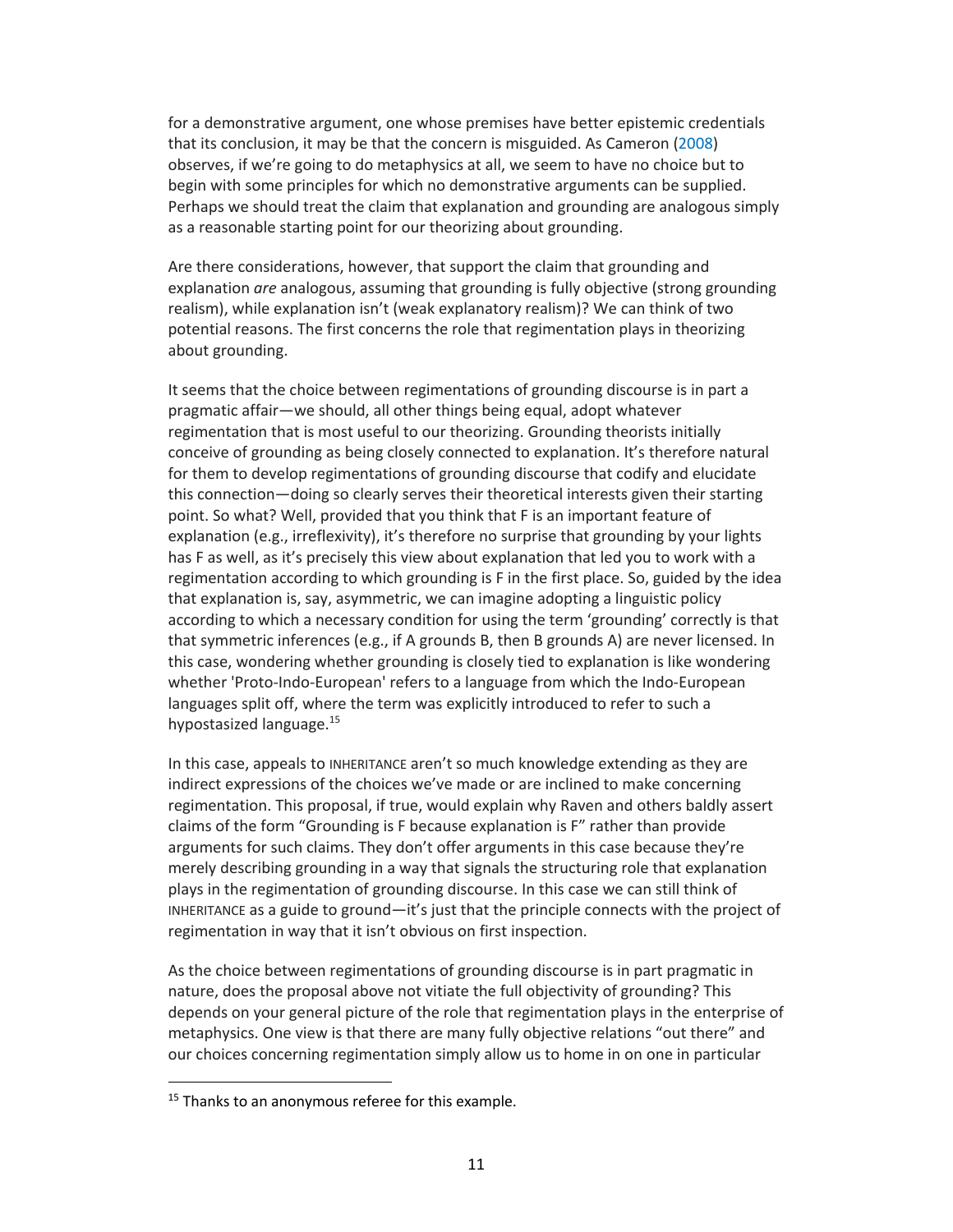that is of interest to us. This view also comes in deflationary flavors, such as Thomasson's (2015, Ch. 3) so-called 'easy ontology' approach with its liberal metasemantics that near-guarantees that our relational predicates will select some relation or other. Another view is that there are no fully objective relations, there is just the matter of systematizing the way we talk about things.

The second potential reason to think that grounding and explanation are analogous, despite their difference with respect to objectivity, concerns the relationship between the evidence for positing grounding and the evidence for positing certain axioms that specify how grounding behaves. According to Schaffer (2016b), there are cases in which the evidence that supports a fundamental posit also supports the posit axiomatized in a certain way. For Schaffer, one such case of philosophical interest involves non-Humean laws of nature. The thought is that the evidence we have for non-Humean laws roughly, inference to the best explanation for regularities in nature—also supports non-Humean laws outfitted with an axiom according to which they entail these regularities.

Perhaps something similar can be said in the case of grounding, as Schaffer himself suggests. While Schaffer focuses on the justification for axioms specifying different grounding connections (e.g., grounding between facts with determinate and determinable properties as constituents), we focus on a different idea. Why think that there is grounding in the first place? Given the separatist conception of grounding, you might think that our evidence for this posit consists in part from inference to the best explanation of the pattern of instantiation of a certain form of non-causal or constitutive explanation (perhaps what unionists identify as grounding). The explanandum in this case: why do *these* propositions non-causally explain *those*? Proposal: the best explanation is that the former represent facts that ground facts represented by the  $latter.<sup>16</sup>$  And you might think that this evidence also supports grounding outfitted with certain axioms, ones that mirror axioms we already accept that describe the behavior of explanation. Were the formal features of grounding very different from those of explanation, the patterns of instantiation of grounding wouldn't align with the patterns of instantiation of the relevant form of non-causal or constitutive explanation. Returning to irreflexivity, the thought is that grounding being irreflexive is part of what enables grounding to do the explanatory work that it was invoked to do in the first place.

### **4. Implications: unionism and further issues**

Above we attempted to undermine the rationale for the separatism premise in the general argument for the claim that explanation isn't a guide to ground given standard assumptions about grounding and explanation. In this section we trace out some implications of our discussion.

 $16$  Kovacs (2020) understands talk of backing in terms of explanation—he would see the claim that grounding facts explain certain explanation facts as a consequence of the claim that grounding backs explanation. This goes beyond our representational conception of backing.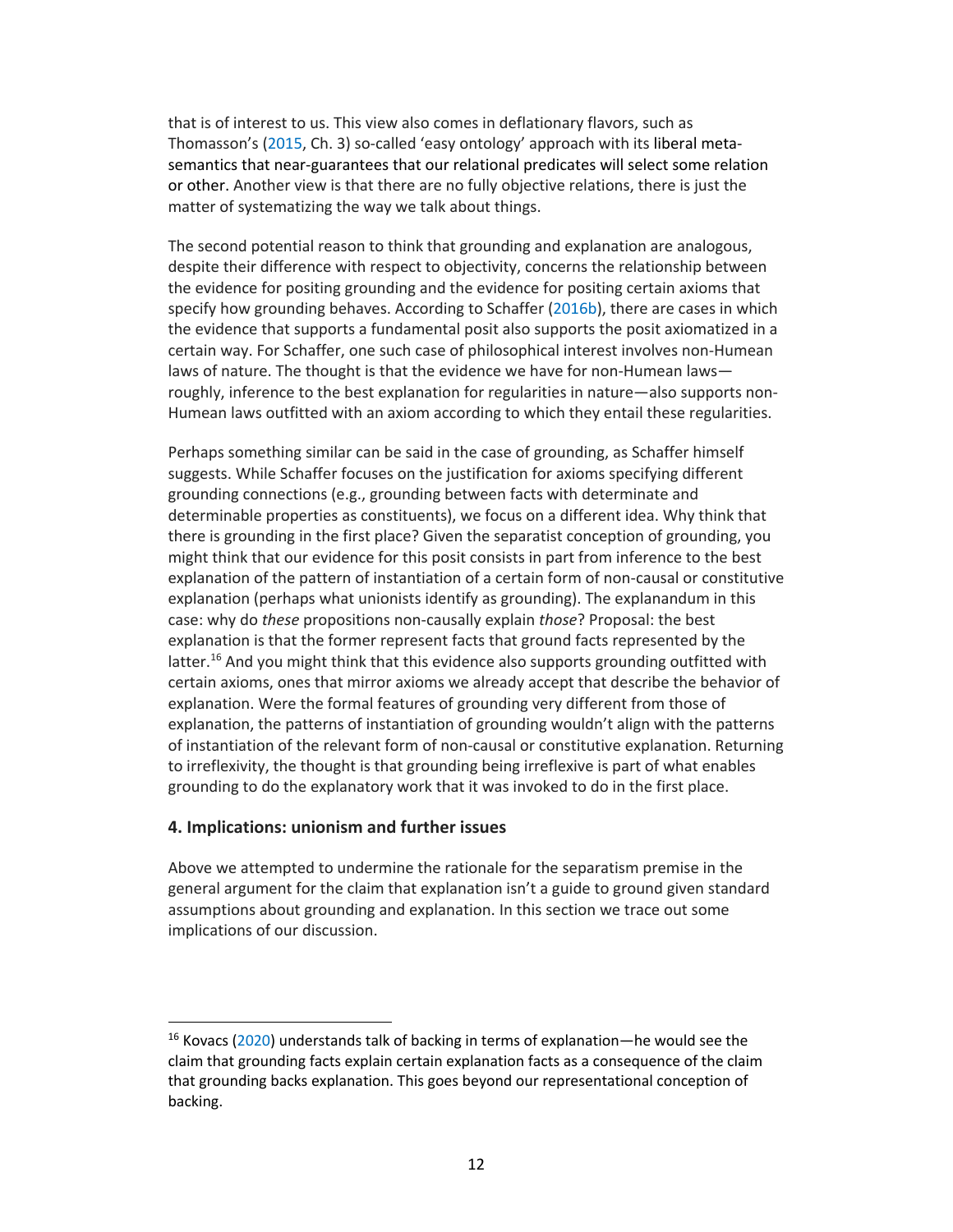#### *4.1. Unionism and minimal explanatory realism*

We have articulated two versions of strong explanatory realism that don't vitiate EXPLANATION. Importantly, these approaches to explanation are representational in nature. And we noted that being representational doesn't make you not fully objective. Hence, one option available to unionists is to say that for some propositions to explain $<sub>G</sub>$ </sub> some proposition is for there to be an explanatory model including these propositions that satisfies the aforementioned ontic condition. In this case, grounding, as a form of explanation, is backed by various ontic relations such as set formation, the determinatedeterminable relation, material constitution, and so on. Indeed, unionists might claim that grounding tracks *determination<sub>G</sub>*, something that in their view the separatist wrongly identifies as grounding.

On these proposals, grounding itself is representational in nature, which is something that some unionists may wish to reject. According to defenders of the so-called ontic conception of explanation, there is a type of fully objective explanation that isn't representational in nature. Craver, for example, states that a causal explanation of this type is "a portion of the causal structure of the world" rather than an explanatory text describing this aspect of the world (2007, p. 27). Unionists of this stripe in effect adopt the ontic conception of explanation. For example, they might stipulate that explanation in general, and thus explanation $<sub>G</sub>$  in particular, is a relation between facts (entities</sub> without semantic properties) rather than propositions (entities with semantic properties).

Explanation on the ontic conception isn't obscure, so it doesn't render instances of INHERITANCE unlicensed. But, from the perspective of defending the usefulness of INHERITANCE, there is a drawback to working with the ontic conception in any case. To see why, let's return to causal explanation. On the ontic conception of causal explanation, causal explanation just is causation, where causation is understood to be nonrepresentational in nature. Importantly, this just-is claim is intended to mark an asymmetry between the concepts of causal explanation and causation—the latter is prior to the former in that we're to understand causal explanation in terms of causation rather than the other way around. The general thought is that considering *causal explanation* under the guise "causation" is theoretically useful in a way that considering *causation* under the guise "causal explanation" isn't. In this case, causation is treated as a guide to explanation and not vice versa. Returning to grounding, if unionists embrace the ontic conception of explanation $<sub>G</sub>$ , then they think that explanation $<sub>G</sub>$  just is</sub></sub> grounding, where grounding is understood to be non-representational in nature. And this just-is statement is intended to mark a corresponding asymmetry—the concept of grounding is prior to the concept of explanation $<sub>G</sub>$  in that we're to understand</sub> explanation<sub>G</sub> in terms of grounding rather the other way around. The general thought is that considering *explanation<sub>G</sub>* under the guise "grounding" is theoretically useful in a way that considering *grounding* under the guise "explanation<sub>G</sub>" isn't. In this case, grounding is treated as a guide to explanation and not vice versa. $17$ 

<sup>&</sup>lt;sup>17</sup> A related concern posed by Wilson ( $2018$ , p. 504) is this: if the notions of grounding and explanation<sub>G</sub> are quite close in meaning, the claim that grounding is explanation<sub>G</sub> is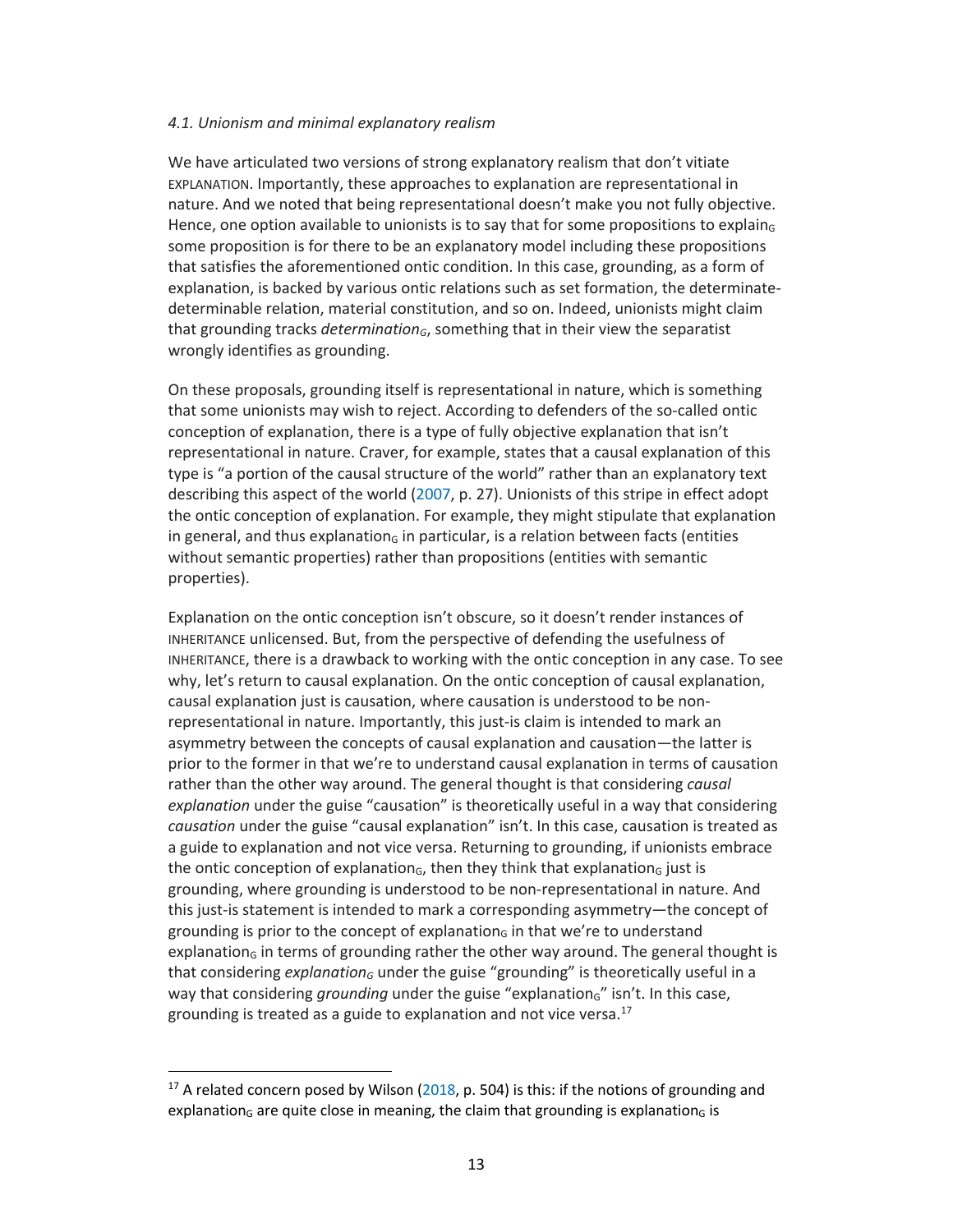So it seems that unionists are better off working with a broadly representational approach to explanation. Some unionists, however, might insist that weak rather than strong explanatory realism is true, endorsing something like Kim's view on explanation. Interestingly, it may be that unionists can coherently endorse strong grounding realism even in this case. How so? Well, we haven't said much about the "by its nature" part of the stipulation that something isn't fully objective when it is by its nature subject involving. Perhaps this claim is most plausible when read as targeting the intuitive, broadly Aristotelian notion of essence, what Fine calls "constitutive essence" in particular (1995, p. 281).<sup>18</sup> Plausibly, essence so understood is itself a notion of explanation: what is part of the nature of something in some sense helps to explain what it is to be that very thing (Fine 2015). Suppose that thought is correct. Then, as Skiles and Trogdon (2019) point out, from the fact that explanation<sub>g</sub> is essentially subject involving, it doesn't follow that grounding is too, *even if* grounding just is explanation<sub>G</sub>. The reason is that explanatory language is generally agreed to be the sort that generates opaque contexts, since whether an explanation statement is true is sensitive to the way in which it represents the explanans and explanandum (Ruben 1990, p. 219). Yet the view under consideration is precisely that the "... is essentially subject involving" position in the sentence "Explanation $<sub>6</sub>$  is essentially subject involving"</sub> is sensitive to the sorts of factors that render explanatory contexts opaque in general. If this position in the sentence is opaque, you cannot validly infer that grounding is essentially subject involving even if explanation $<sub>G</sub>$  is and unionism is true. To do so would</sub> be to invalidly apply Leibniz's Law within an opaque context.

#### *4.2. Further issues*

Let's return to the conflation and coherence worries mentioned at the outset. As we see things, adopting the separatist framework straightforwardly addresses both concerns: there is no issue of conflation, as in this case we're clearly distinguishing between grounding and explanation and the fully objective from the subject involving, and there is no issue of coherence either—in this case we aren't saying, for example, that something is both fully objective and not fully objective. And, drawing from our discussion above, we can see that unionists have various options available to them as well. One option, as we've seen, is to identify grounding with a form of explanation that is representational in nature. In this case, unionists can still coherently maintain strong grounding realism, as being representational doesn't make you not fully objective.

A final implication of our discussion concerns causal theorizing. In theorizing about causation, it's standard to assume that facts to the effect that this explains that obtain (minimal explanatory realism). It's also fairly standard to distinguish facts about what causes what from facts about how we come to know the causal facts or whether context contributes to the truth conditions of our causal judgments (strong causal realism).<sup>19</sup> It's

uninformative, so we aren't going to be able learn anything interesting about grounding that we didn't already know by making the sorts of inferences that INFERENCE concerns.

<sup>&</sup>lt;sup>18</sup> See Jenkins 2005 for related discussion.

 $19$  For a notable exception to strong causal realism, see Price 2005; see also Bernstein 2018 for related discussion.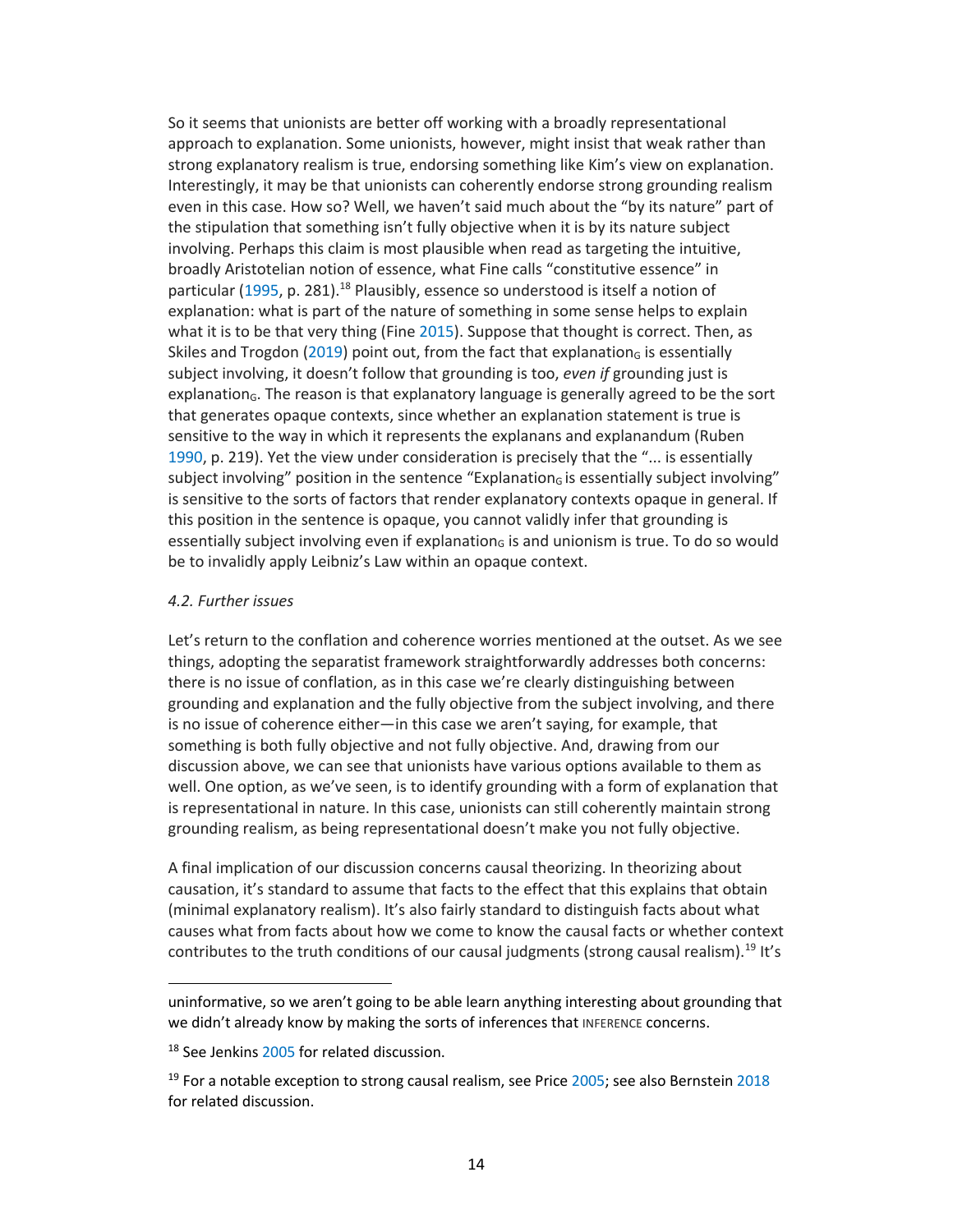not unusual to appeal to principles corresponding to EXPLANATION and INFERENCE in making claims about the nature of causation. Schaffer (2012), for example, argues that, since causal explanation is contrastive in nature, so too is causation. What we've said about the interface between grounding and explanation plausibly applies to the interface between causation and explanation as well. So causal theorists who embrace strong causal realism, minimal explanatory realism, and appeal to a methodological principle corresponding to INHERITANCE don't have to worry about a corresponding argument adapted for the causal domain.<sup>20</sup>

# **References**

- Audi, P. 2012. "Grounding: Toward a Theory of the In-Virtue-Of Relation," *Journal of Philosophy* 109: 685–711.
- 2015. "Explanation and Explication." In C. Daly (ed.), *The Palgrave Handbook of Philosophical Methods*. Palgrave Macmillan.
- Bechtel, W. and A. Abrahamsen. 2005. "Explanation: A Mechanist Alternative," *Studies in History and Philosophy of Science Part C: Studies in History and Philosophy of Biological and Biomedical Sciences* 36: 421–441.
- Bernstein, S. 2018. "Causal Idealism." In T. Goldschmidt and K. Pearce (eds.), *Idealism: New Essays in Metaphysics*. Oxford University Press.
- Bliss, R. 2018. "Grounding and Reflexivity." In R. Bliss & G. Priest (eds.), *Reality and its Structure: Essays in Fundamentality*. Oxford University Press.
- Cameron, R. 2008. "Turtles all the Way Down: Regress, Priority and Fundamentality," *Philosophical Quarterly* 58: 1–14.
- Craver, C. 2007. *Explaining the Brain*. Oxford University Press.
- 2019. "Idealization and the Ontic Conception: A Reply to Bokulich," *The Monist* 102: 525–530.
- Dasgupta, S. 2014. "The Possibility of Physicalism," *The Journal of Philosophy* 111: 557– 592.
- 2017. "Constitutive Explanation," *Philosophical Issues* 27: 74–97.

 $20$  We presented earlier versions of this paper at William and Mary (Spring 2018), University of Glasgow (Spring 2018), University of Gothenburg (Spring 2018), Umeå University (Summer 2019), Rutgers University, Newark (Summer 2019), Università della Svizzera italiana (Fall 2019), and the University of Geneva (Fall 2021). We wish to thank our audience members for their feedback. And special thanks are due to Fabrice Correia, David Kovacs, Anna-Sofia Maurin, Robin Stenwall, Elanor Taylor, Naomi Thompson, and an anonymous referee from this journal for their helpful comments.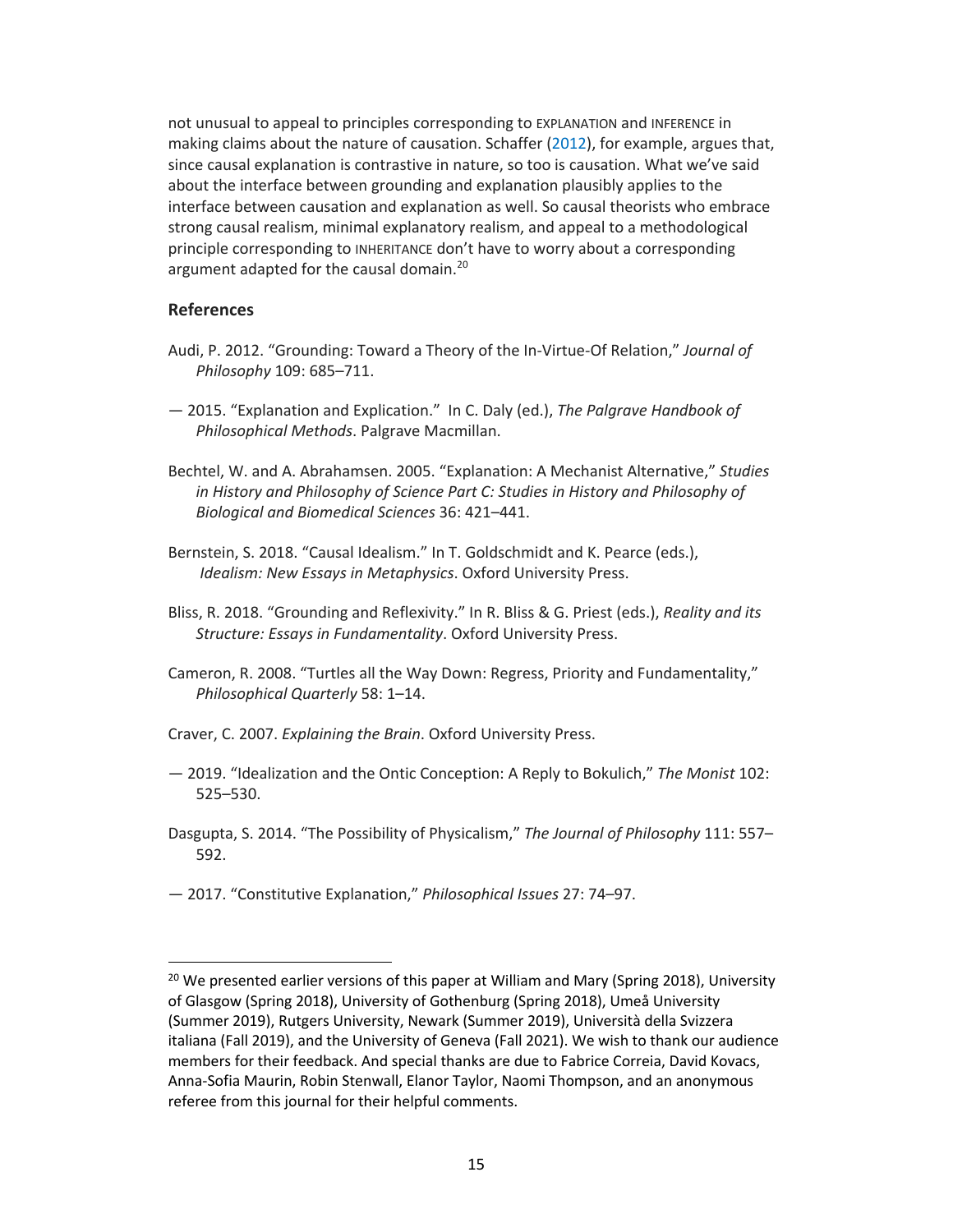Fine, K. 1994. "Essence and Modality," *Philosophical Perspectives* 8: 1–16.

- 1995. "Ontological Dependence," *Proceedings of the Aristotelian Society* 95: 269–290.
- 2012. "A Guide to Ground." In F. Correia & B. Schnieder (eds.), *Metaphysical Grounding*. Cambridge University Press.
- 2015. "Unified Foundations for Essence and Ground," *Journal of the American Philosophical Association* 1: 296–311.
- Illari, P. 2013. "Mechanistic Explanation: Integrating the Ontic and Epistemic," *Erkenntnis* 78: 237–255.
- Kaplan, D. M. and W. Bechtel. 2011. "Dynamical Models: An Alternative or Complement to Mechanistic Explanations?" *Topics Cognitive Science* 3: 438–444.
- Kim, J. 2010. "Explanatory Realism, Causal Realism, and Explanatory Exclusion." In *Essays in the Metaphysics of Mind*. Oxford University Press.
- Kitcher, P. & W. Salmon. 1987. "Van Fraassen on Explanation," *Journal of Philosophy* 84: 315–330.
- Kovacs, D. 2020. "Four Questions of Iterated Grounding," *Philosophy and Phenomenological Research* 101: 341–364.
- 2019. "The Myth of the Myth of Supervenience," *Philosophical Studies* 176: 1967– 1989.
- Litland, J. 2015. "Grounding, Explanation, and the Limit of Internality," *Philosophical Review* 124: 481–532.
- Maurin, A.-S. 2019. "Grounding and Explanation: It's Complicated," *Philosophical Studies*  176: 1573–1594.
- Price, H. 2005. "Causal Perspectivalism." In H. Price and R. Corry (eds.), *Causation, Physics and the Constitution of Reality: Russell's Republic Revisited*, Oxford University Press.
- Raven, M. 2013. "Is Ground a Strict Partial Order?" *American Philosophical Quarterly* 50: 193–201.
- 2015. "Ground," *Philosophy Compass* 10: 322–333.
- Rosen, G. 1994. "Objectivity and Modern Idealism: What is the Questions?" In M. Michael and J. O'Leary-Hawthorne (eds.) *Philosophy in Mind*. Kluwer.
- 2010. "Metaphysical Dependence: Grounding and Reduction." In R. Hale and A. Hoffman (eds.), *Modality: Metaphysics, Logic, and Epistemology*. Oxford University Press.